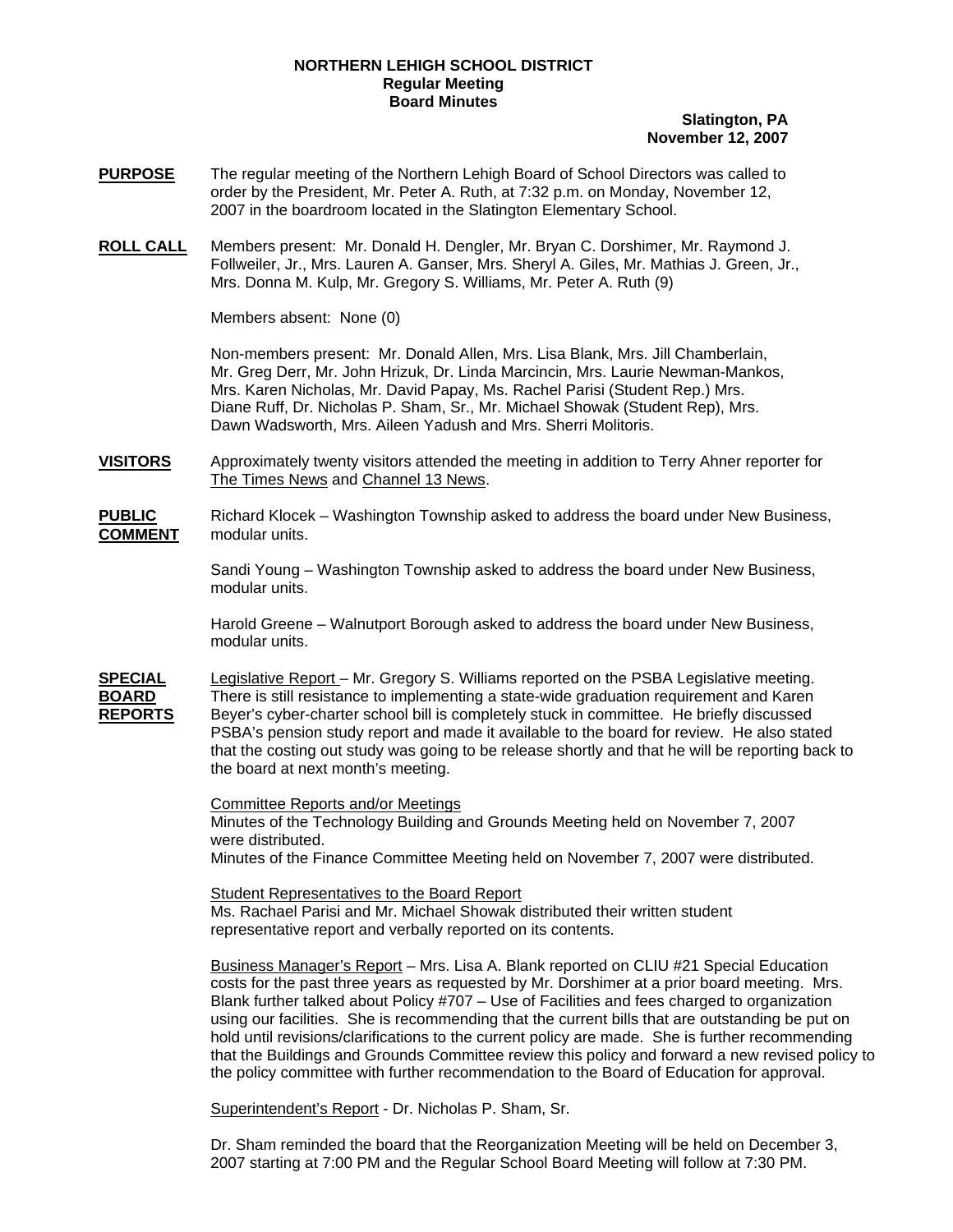| <b>SPECIAL</b><br>BOARD<br><b>REPORTS</b><br>(cont.) |                                                                                                                                                                                           | Dr. Sham introduced Mrs. Yadush who discussed the addition of the Young Republicans Club<br>at the High School. When originally brought to the Board for approval in early Spring there<br>was question on whether or not it would open up a forum where we would have to provide<br>something for other individuals as well. It is her understanding that we do not but we must<br>always offer the opportunity for other organizations to apply to be a club. She stated that this<br>would be a non-paid position for the advisor for now. She said that this club is for students to<br>meet together to have discussions that are political in nature. Mr. Dorshimer asked if this is<br>only for political purposes why wouldn't it be the High School Young Political Club and not be<br>associated with any political party out there. Mrs. Yadush stated that this was the idea of the<br>students that approached her but she does not have an objection to it being a Young Political<br>Club. Mr. Dorshimer stated that when you tag it Republican or Democratic, you are opening<br>up a box that other students will be saying we want a club also. Mrs. Yadush said that she<br>feels as a Republican Club she would have more control over discussions, whereas if it is a<br>Political Club she could have students saying these are my political beliefs and she would<br>have a more difficult time saying that these students don't belong in this club and they |
|------------------------------------------------------|-------------------------------------------------------------------------------------------------------------------------------------------------------------------------------------------|--------------------------------------------------------------------------------------------------------------------------------------------------------------------------------------------------------------------------------------------------------------------------------------------------------------------------------------------------------------------------------------------------------------------------------------------------------------------------------------------------------------------------------------------------------------------------------------------------------------------------------------------------------------------------------------------------------------------------------------------------------------------------------------------------------------------------------------------------------------------------------------------------------------------------------------------------------------------------------------------------------------------------------------------------------------------------------------------------------------------------------------------------------------------------------------------------------------------------------------------------------------------------------------------------------------------------------------------------------------------------------------------------------------------------------------------------------------------------------------|
| cannot                                               | is nothing new and that he feels with a solicitor's opinion we can finalize this.                                                                                                         | speak their mind. Dr. Sham stated that this should go back to the solicitor. His reasoning is<br>because if it is a club that means it is open and anybody can come there and express their<br>opinion. In regards to free speech, he would have a difficult time saying to someone who is<br>of democratic persuasion that they would not be allowed to express their opinions there. Mrs.<br>Yadush stated that she would be willing to talk to other school districts who already have a<br>club of this nature and gather more information from them. Mr. Ruth asked if there could be<br>a mission statement and that way the Board can get a handle on exactly what their intentions<br>are. Mr. Williams asked for a list of all clubs currently in existence so the Board can see if<br>this is a type of club that the school may already have in existence. Mr. Green said that this                                                                                                                                                                                                                                                                                                                                                                                                                                                                                                                                                                                       |
|                                                      | District Wide award.                                                                                                                                                                      | Secretary of Education Dr. Zahorchak met with all Superintendent's within CLIU #21 and at<br>that meeting he personally distributed the awards for schools that have made Adequate<br>Yearly Progress for two consecutive years. Slatington Elementary, Northern Lehigh Middle<br>School and Northern Lehigh High School all received awards and since we have made<br>Adequate Yearly Progress district wide, we also received an Adequate Yearly Progress                                                                                                                                                                                                                                                                                                                                                                                                                                                                                                                                                                                                                                                                                                                                                                                                                                                                                                                                                                                                                          |
|                                                      | be completing their term in office as school board members.                                                                                                                               | Dr. Sham handed out appreciation awards to Mr. Peter Ruth and Mrs. Sheryl Giles who will                                                                                                                                                                                                                                                                                                                                                                                                                                                                                                                                                                                                                                                                                                                                                                                                                                                                                                                                                                                                                                                                                                                                                                                                                                                                                                                                                                                             |
|                                                      | superintendent's office to discuss personnel issues.                                                                                                                                      | Mr. Ruth stated that there was an executive session held prior to tonight's meeting in the                                                                                                                                                                                                                                                                                                                                                                                                                                                                                                                                                                                                                                                                                                                                                                                                                                                                                                                                                                                                                                                                                                                                                                                                                                                                                                                                                                                           |
| <b>PERSONNEL</b>                                     | Education approves the following personnel items:                                                                                                                                         | Mr. Follweiler made a motion, which was seconded by Mr. Dengler, that the Board of                                                                                                                                                                                                                                                                                                                                                                                                                                                                                                                                                                                                                                                                                                                                                                                                                                                                                                                                                                                                                                                                                                                                                                                                                                                                                                                                                                                                   |
| Administrative<br>Transfer                           | Kathleen Reese<br>From:<br>To:<br>Salary:<br>Effective:<br><b>Termination Date:</b><br>*60 day probationary period ending on or about February 25, 2008                                   | <b>Office Aide Peters Elementary School</b><br>Temporary High School Guidance Clerical Position<br>\$13.00 Per Hour/7 Hours Per Day/ 5 Days Per Week<br>November 13, 2007<br>On or about June 30, 2008 or upon return of employee                                                                                                                                                                                                                                                                                                                                                                                                                                                                                                                                                                                                                                                                                                                                                                                                                                                                                                                                                                                                                                                                                                                                                                                                                                                    |
| Substitute<br>Instructional                          |                                                                                                                                                                                           | Approve the following substitute teachers for the 2007-2008 school year at the 2007-2008<br>substitute teacher rates as approved on the Supplementary Personnel Salary Schedule:                                                                                                                                                                                                                                                                                                                                                                                                                                                                                                                                                                                                                                                                                                                                                                                                                                                                                                                                                                                                                                                                                                                                                                                                                                                                                                     |
|                                                      | Joan DeSousa - Elementary<br>Eveline Roberts - CLIU Guest Teacher<br>Robert Kutney - Elementary                                                                                           |                                                                                                                                                                                                                                                                                                                                                                                                                                                                                                                                                                                                                                                                                                                                                                                                                                                                                                                                                                                                                                                                                                                                                                                                                                                                                                                                                                                                                                                                                      |
| Substitute<br>Non-<br>Instructional                  | Approve the following substitute teacher aides for the 2007-2008 school year at the 2007-2008<br>substitute teacher aide rate as approved on the Supplementary Personnel Salary Schedule: |                                                                                                                                                                                                                                                                                                                                                                                                                                                                                                                                                                                                                                                                                                                                                                                                                                                                                                                                                                                                                                                                                                                                                                                                                                                                                                                                                                                                                                                                                      |
|                                                      | <b>Tara Danner</b>                                                                                                                                                                        |                                                                                                                                                                                                                                                                                                                                                                                                                                                                                                                                                                                                                                                                                                                                                                                                                                                                                                                                                                                                                                                                                                                                                                                                                                                                                                                                                                                                                                                                                      |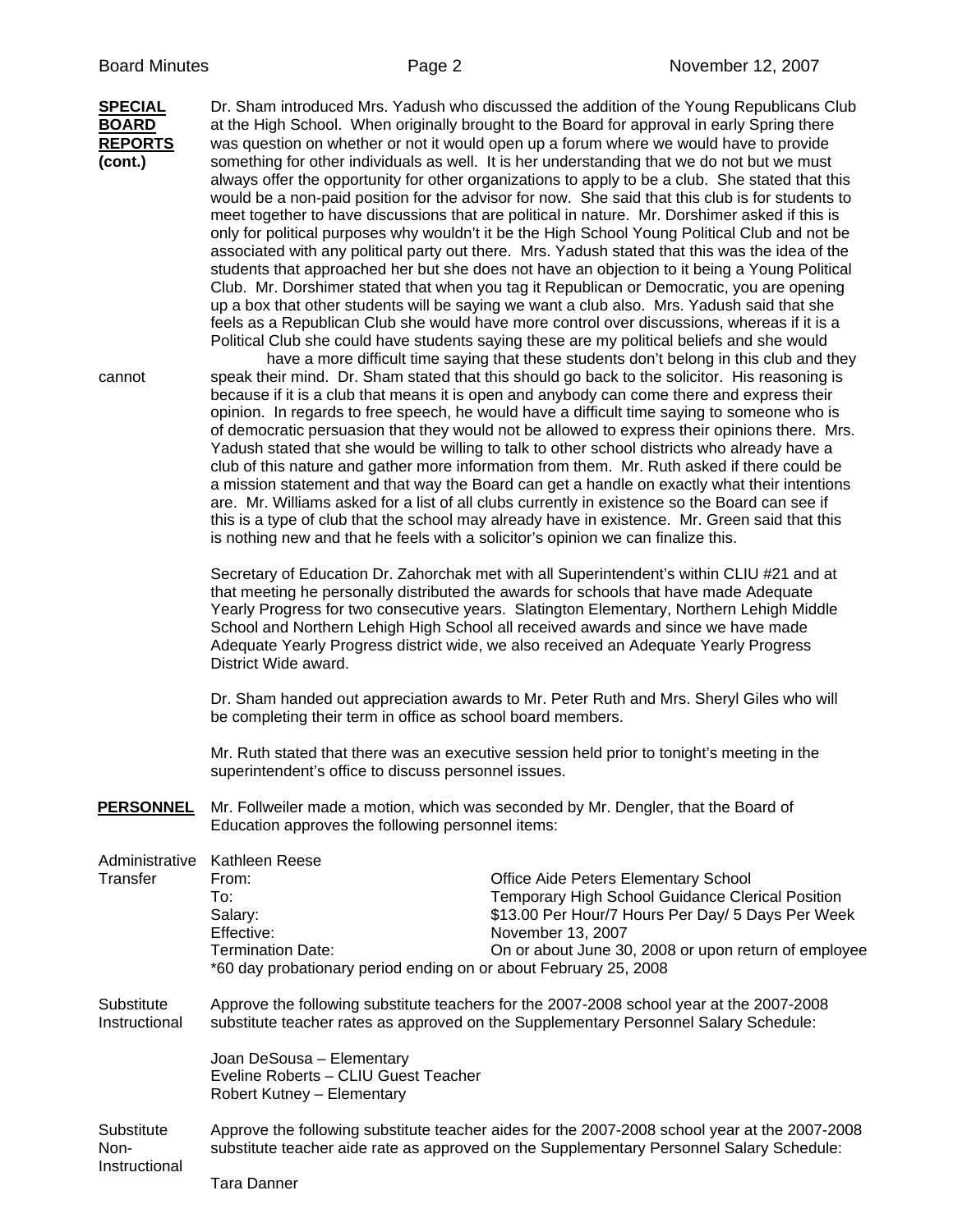| <b>PERSONNEL</b><br>(cont.)<br>Appointments<br>Non-<br>Instructional | Paul Eible* **<br>Assignment:<br>Salary:<br>Effective:<br><b>Termination Date:</b><br>** Pending Verification of Clearances                                                                                                                                                                                                                                                                                                                                                                                                                                                                                                                                                                                                                                                                                                                                                                                                                                                                                                                                                                       | Personal Care Assistant for student #1990026 and student<br>#1990016 at Peters Elementary School - New Position<br>\$9.88 per hour/6 1/2 hrs. per day/5 days per week<br>(2007-2008 ESSA Agreement)<br>November 14, 2007<br>When student no longer needs services<br>*60-Day Probationary Period on or about February 25, 2008 |
|----------------------------------------------------------------------|---------------------------------------------------------------------------------------------------------------------------------------------------------------------------------------------------------------------------------------------------------------------------------------------------------------------------------------------------------------------------------------------------------------------------------------------------------------------------------------------------------------------------------------------------------------------------------------------------------------------------------------------------------------------------------------------------------------------------------------------------------------------------------------------------------------------------------------------------------------------------------------------------------------------------------------------------------------------------------------------------------------------------------------------------------------------------------------------------|--------------------------------------------------------------------------------------------------------------------------------------------------------------------------------------------------------------------------------------------------------------------------------------------------------------------------------|
|                                                                      | Karen DeSantis* **<br>Assignment:<br>Salary:<br>Effective:<br><b>Termination Date:</b><br>** Pending Verification of Clearances                                                                                                                                                                                                                                                                                                                                                                                                                                                                                                                                                                                                                                                                                                                                                                                                                                                                                                                                                                   | Personal Care Assistant for student #2090138<br>at Peters Elementary School - New Position<br>\$9.88 per hour/5 1/2 hrs. per day/5 days per week<br>(2005-2009 ESPA Agreement)<br>November 13, 2007<br>When student no longer needs services<br>*60-Day Probationary Period on or about February 24, 2008                      |
|                                                                      | YEA:<br>Mrs. Kulp, Mr. Williams, Mr. Ruth (9)<br>NAY:<br>None $(0)$                                                                                                                                                                                                                                                                                                                                                                                                                                                                                                                                                                                                                                                                                                                                                                                                                                                                                                                                                                                                                               | Mr. Dengler, Mr. Dorshimer, Mr. Follweiler, Mrs. Ganser, Mrs. Giles, Mr. Green,                                                                                                                                                                                                                                                |
| <b>POLICY</b>                                                        | Mrs. Ganser made a motion, which was seconded by Mr. Williams, that he Board of Education<br>approves the following policy items:                                                                                                                                                                                                                                                                                                                                                                                                                                                                                                                                                                                                                                                                                                                                                                                                                                                                                                                                                                 |                                                                                                                                                                                                                                                                                                                                |
| Disposal Of<br><b>Basketball</b><br>Related<br>Clothing<br>Items     | Authorize administration to publish in the Messenger the availability of obsolete basketball<br>related clothing items to the public in accordance with school board policy #706.1, keeping shirt<br>from each year for posterity.                                                                                                                                                                                                                                                                                                                                                                                                                                                                                                                                                                                                                                                                                                                                                                                                                                                                |                                                                                                                                                                                                                                                                                                                                |
| <b>Field Trip</b>                                                    | December 17, 2007 - Funded by students                                                                                                                                                                                                                                                                                                                                                                                                                                                                                                                                                                                                                                                                                                                                                                                                                                                                                                                                                                                                                                                            | Biology II and Anatomy Classes - High School - Franklin Institute, Philadelphia, PA -                                                                                                                                                                                                                                          |
|                                                                      | YEA:<br>Mrs. Kulp, Mr. Williams, Mr. Ruth (9)<br>NAY:<br>None $(0)$                                                                                                                                                                                                                                                                                                                                                                                                                                                                                                                                                                                                                                                                                                                                                                                                                                                                                                                                                                                                                               | Mr. Dengler, Mr. Dorshimer, Mr. Follweiler, Mrs. Ganser, Mrs. Giles, Mr. Green,                                                                                                                                                                                                                                                |
| OLD<br><b>BUSINESS</b>                                               | Mr. Dengler asked about the doors that have been malfunctioning and not locking. He wanted<br>to know where we stand and how many need to be fixed yet.                                                                                                                                                                                                                                                                                                                                                                                                                                                                                                                                                                                                                                                                                                                                                                                                                                                                                                                                           |                                                                                                                                                                                                                                                                                                                                |
|                                                                      | Mr. Derr stated that currently we have two that need work. They latch and lock but they could<br>be better.                                                                                                                                                                                                                                                                                                                                                                                                                                                                                                                                                                                                                                                                                                                                                                                                                                                                                                                                                                                       |                                                                                                                                                                                                                                                                                                                                |
| <b>NEW</b><br><b>BUSINESS</b>                                        | Mr. Dorshimer informed the Board on the history of the modular units. He stated that in the past<br>by issue of a permit they were used as classrooms and once they were not used as classrooms<br>they would be removed. The question is are we going to follow that or what are we going to do.<br>The modular units have been used lately as storage area for the field hockey team, district stuff<br>and NLYAA. Buildings and Grounds mailed letters in October letting everyone know that these<br>units must be vacated by the end of October and we would make preparation to eliminate these<br>units because they are not in good shape and need repair. At the October Buildings and<br>Grounds meeting, NLYAA came to the meeting and said that this would give them a hardship<br>and at that time the committee decided to hold off and we will get back with what the district is<br>going to do. At the November Buildings and Grounds meeting this was brought up again. Mr.<br>Derr found out that if we wanted to move it or destroy it we would need a permit from Slatington |                                                                                                                                                                                                                                                                                                                                |

 Borough to do that. The discussion among the committee was what are we going to do. Since the committee could not come up with a decision, Mr. Dorshimer suggested that we bring it to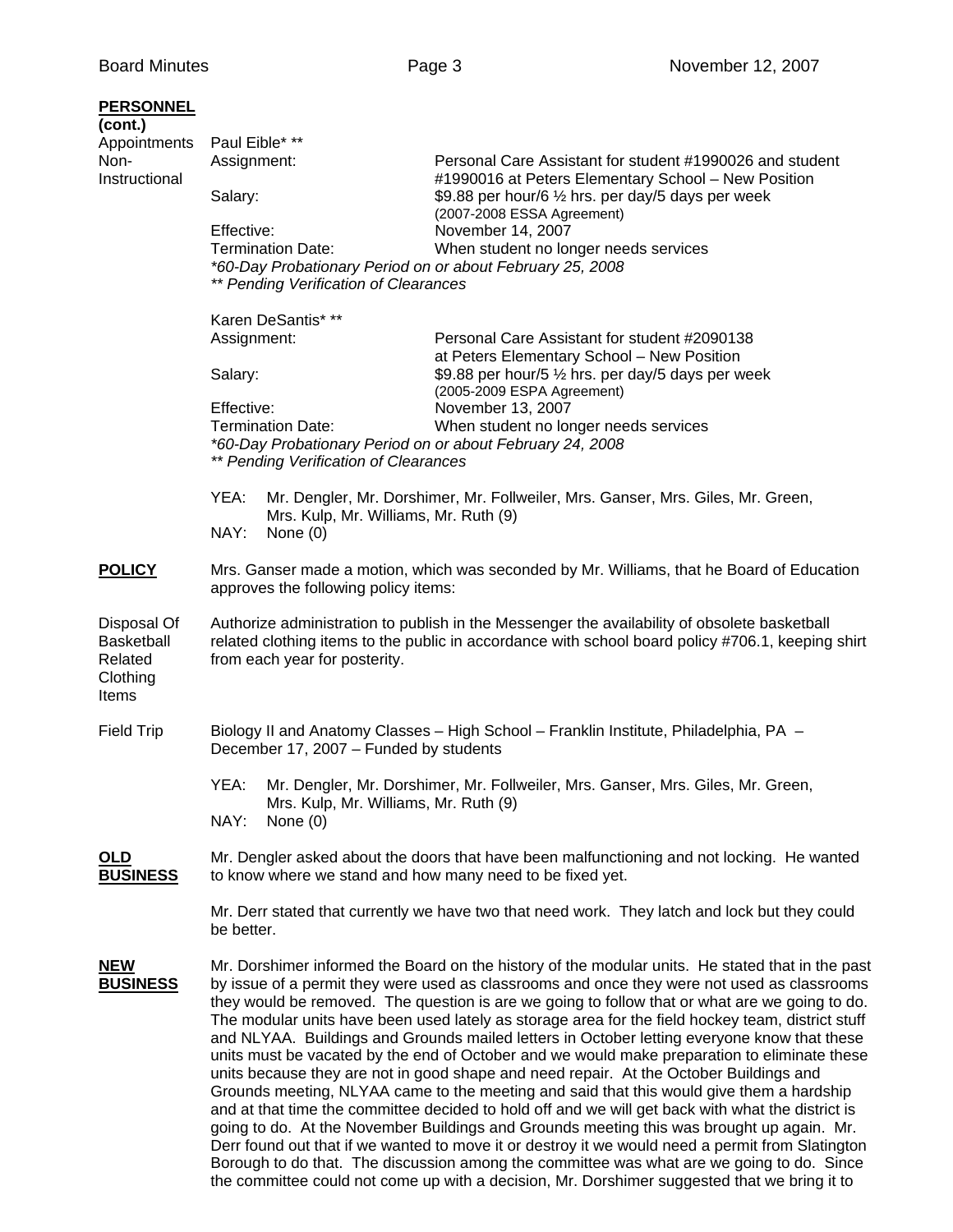| <b>NEW</b><br><b>BUSINESS</b><br>(cont.)<br>the                         | the board as a body of the whole to decide where we are going with these units. Mr. Dorshimer<br>asked that questions be asked of the district insurance carrier about liability. The field hockey<br>team has removed their items and has found someplace else within the district to store their<br>equipment. Mr. Derr contacted the code officers from Slatington Borough and since the<br>structure is not connected to anything but is a standalone storage unit, there are no borough<br>codes that govern this structure. Mrs. Blank stated that she contacted the school insurance<br>carrier and if the units are vandalized as they stand now, our policy is responsible. If items are<br>stolen from within the units, our policy would cover that. If someone is injured whether around<br>or in the property, it is our liability. If there is negligence there would be a payout. If we would<br>sell the unit to NLYAA they would then have to insure the structure. They would insure the<br>structure for contents inside and be liable for anything that happens in it. We would be liable if<br>anything happened around it outside of the unit. She feels that if we sell it we would need a<br>contract that would clearly spell out insurance must be kept on the unit and the building must be<br>kept up to our standards and if we would need the property, they would have to move the<br>structure. Once they own it, it becomes their piece of property. We are only liable for<br>ground that it sits on and around it. |
|-------------------------------------------------------------------------|-------------------------------------------------------------------------------------------------------------------------------------------------------------------------------------------------------------------------------------------------------------------------------------------------------------------------------------------------------------------------------------------------------------------------------------------------------------------------------------------------------------------------------------------------------------------------------------------------------------------------------------------------------------------------------------------------------------------------------------------------------------------------------------------------------------------------------------------------------------------------------------------------------------------------------------------------------------------------------------------------------------------------------------------------------------------------------------------------------------------------------------------------------------------------------------------------------------------------------------------------------------------------------------------------------------------------------------------------------------------------------------------------------------------------------------------------------------------------------------------------------------------------------------------------------|
| Would<br>stated                                                         | There was discussion among Board members and administration concerning the issue of the<br>school district continuing to own and hold the liability insurance on the buildings and allowing<br>outside organizations to use these units for storage if they agreed to maintain these untis.<br>this be allowed without any problems on the school district side. There was a question<br>concerning PDE's codes for storage unit's not just borough codes. There was an issue about<br>creating a new board policy as guidelines for outside organizations that use our facilities for<br>storage and the maintenance of those buildings. There was concern about other outside<br>organizations requesting the use of the other units for storage, meeting rooms, etc. There was<br>further discussion about liability insurance and whether we could create an agreement that<br>groups who are storing their equipment must hold liability insurance on the items that are being<br>stored thus taking the school district liability insurance out of the picture. From discussion with<br>the school district insurance carrier, the liability would fall on the people who owned the unit, the<br>school district. There was a concern that if we sold the unit for \$1.00 to an outside organization,                                                                                                                                                                                                                                           |
| <b>PUBLIC</b><br><b>COMMENT</b>                                         | would we have to offer it to everyone and the highest bidder would be able to purchase the unit.<br>Edward Ziegler - Slatington Borough asked why we do not have a solicitor here at this evening's<br>meeting.                                                                                                                                                                                                                                                                                                                                                                                                                                                                                                                                                                                                                                                                                                                                                                                                                                                                                                                                                                                                                                                                                                                                                                                                                                                                                                                                       |
|                                                                         | Mr. Dorshimer stated that our board solicitor only comes to the first meeting of the month. There<br>again was discussion about creating a policy that would govern the use of these units by outside<br>organizations. A questions was raised that if we sold the unit to an organization for \$1.00 what<br>legal recourse would we have years from now if a group decided to no longer maintain the<br>building they purchased but is located on our property?                                                                                                                                                                                                                                                                                                                                                                                                                                                                                                                                                                                                                                                                                                                                                                                                                                                                                                                                                                                                                                                                                     |
| Motion To<br>Create Policy-<br>Use of District<br><b>Facilities For</b> | Mr. Green made a motion, which was seconded by Mr. Williams, that the Board of Education<br>agrees to proceed to develop a policy for outside organizations to utilize our facilities for storage<br>space.                                                                                                                                                                                                                                                                                                                                                                                                                                                                                                                                                                                                                                                                                                                                                                                                                                                                                                                                                                                                                                                                                                                                                                                                                                                                                                                                           |
| Storage                                                                 | Mr. Dorshimer stated that if the board decides to move forward with the creation of this policy,<br>the school board is not doing what was recommended by the insurance company. The<br>insurance company has suggested that the school district sell the units to organizations so that<br>the district and tax payers of the district are not responsible for the liability insurance on the<br>property being stored in these units.                                                                                                                                                                                                                                                                                                                                                                                                                                                                                                                                                                                                                                                                                                                                                                                                                                                                                                                                                                                                                                                                                                               |
|                                                                         | There was concern from some as to why we would want to continue to own these units. Others<br>felt that if we sell the unit and something happens, Northern Lehigh will somehow still be held<br>responsible if something happened and if the district retains ownership, they have more control<br>over what happens with that unit in the future.                                                                                                                                                                                                                                                                                                                                                                                                                                                                                                                                                                                                                                                                                                                                                                                                                                                                                                                                                                                                                                                                                                                                                                                                   |
| <b>PUBLIC</b><br><b>COMMENT</b>                                         | Richard Klocek – Washington Township feels that the organization that is currently utilizing the<br>facility is a fine organization and they have the financial backing and support to take care of                                                                                                                                                                                                                                                                                                                                                                                                                                                                                                                                                                                                                                                                                                                                                                                                                                                                                                                                                                                                                                                                                                                                                                                                                                                                                                                                                   |

things if the school district asks them to do so but his concern is equality. Do we want to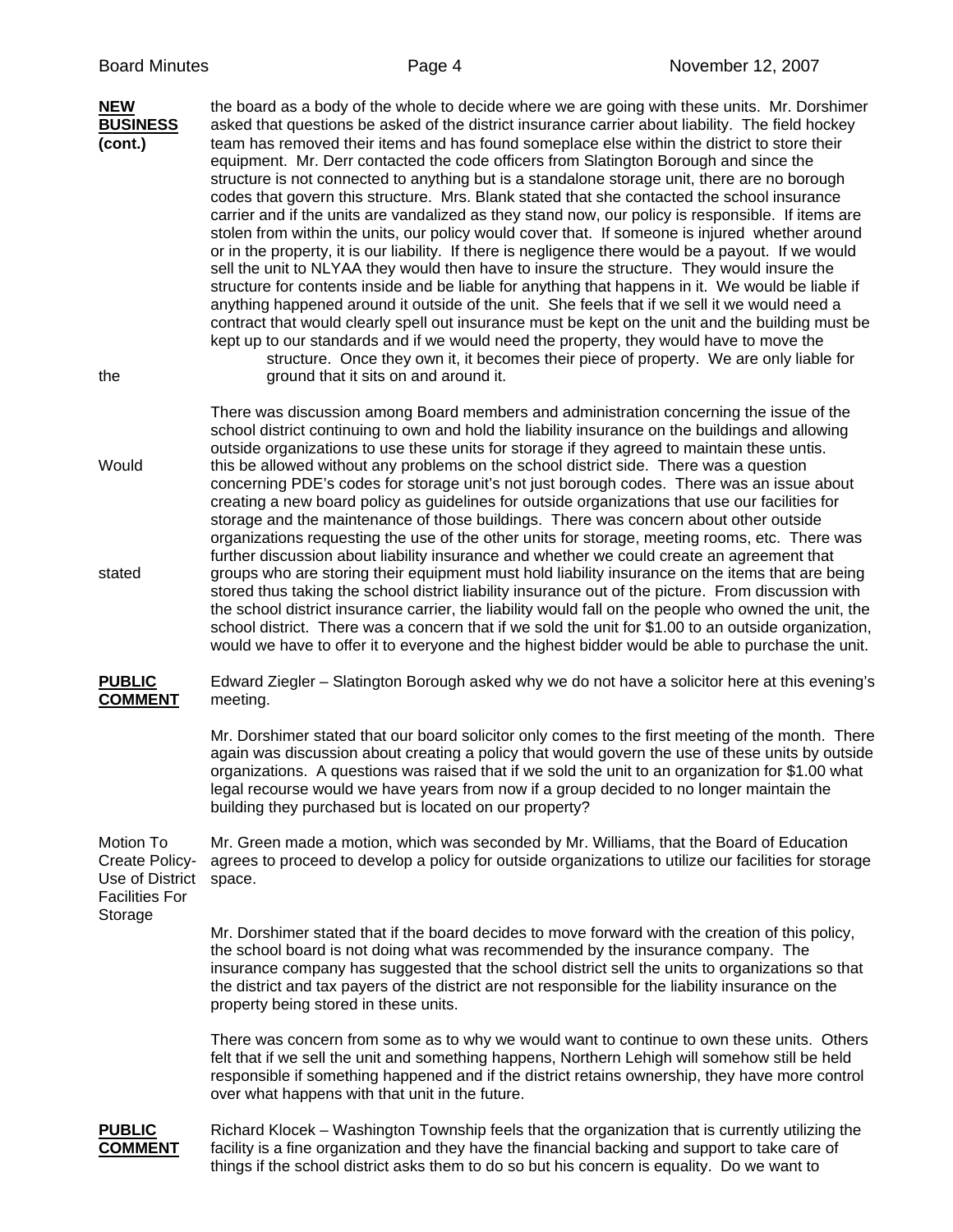dispose of them or not? Why were they brought in in the first place? They were purchased for

**NEW** educational purposes of which they are no longer being used for that. If we want to keep them **BUSINESS** then we need to ask about equality. Some organizations would be inconvenienced with having to **(cont.)** store their equipment elsewhere but that is not equality in whether we give them the unit or sell them the unit. What we do for one, we certainly have to do for others, especially those in house.

 Secondly, he believes there are legal issues. He does not know all the ins and outs of policies but he believes because of public property, you have to give everyone a chance to do the same thing. He feels that originally they were probably in a bind for storage and were allowed to store their equipment here but that it probably was not suppose to be a long term commitment. He asks if the organization has gone out to solicit other places that they can use. As a parent of a child who is a member of the field hockey team but also comes to Northern Lehigh for an education, do you really think we would be having this long of a conversation if anyone other than an athletic organization was using these facilities?

 Sandra Young – Washington Township stated that her understanding is that there was board approval for the organization to use these facilities. Three years ago they approached the previous buildings and grounds person and told him that they had a portable trailer that they use at construction sites donated to them to use for storage. She contacted Mr. Geiger about putting that trailer somewhere on school district property. He checked into it and got back to her later stating that the Board did not like the idea of bringing the trailer onto school district property because of liability issues. He said that the Board further suggested that they use one of these buildings for storage. They have been trying to find other facilities to store their equipment but to no avail. Years ago this organization was in debt. Currently they are no long in debt but they also are not rolling in it, therefore they do not have the money to out and rent a facility. Prior to using the building here for storage their equipment was stored at Walnutport Playground along with all equipment from every sport within NLYAA. There was not enough room. Things were getting ruined. They appreciate what the school district has done form them in the last few years and hope they will continue to allow them to use the building. She cautioned the board to remember that this is a feeder program that builds the future athletic programs of our high school which brings in revenue for our district. They are willing to work with the school district,

not against them.

 Harold Greene – Walnutport Borough stated that he has been involved with NLYAA for five years. They originally played on the regular field but within the last few years have been mostly playing on the practice field. He raised over \$5,000.00 to purchase a portable score board and PA system that they use on the practice field at their games. They have parents that rope off the field so parents can not come on the field. They have coaches that come to every home game to line the field, gather equipment, etc. All they ask for from the district is to have a person put out garbage cans and pads on the goal post. In the 80's the high school basketball team went to the championships every single year and that was because of the outstanding feeder program that NLYAA had. In the last few years the numbers of kids being involved in the NLYAA program has been growing and that is because the young children see what the high school students have been accomplishing and they want to be able to do that also. He stated that he is also a member of Walnutport Borough Council and that the playground building is eventually going to be taken down and a new building will be put up for the playground association and the playground equipment for the Borough of Walnutport. Money is tight. By the time we pay for officials and the helmets to be certified every year, there is no money left at the end of the year.

 Mr. Dorshimer stated that nobody is questioning NLYAA and they all realize their value but the Board's charge is to have policy in place to govern the use of this property, of which there is none at this time. He also stated that we are also charged with keeping the district financially sound and that is where the insurance carrier is saying to keep it right, do this.

**PUBLIC** Harold Greene – Walnutport Borough understand that this was approved by the Board. **COMMENT**

> Mr. Dorshimer asked administration to show him the minutes of where approval for NLYAA to use these facilities for storage was brought to the Board. He has been on the Board for many years and does not remember this.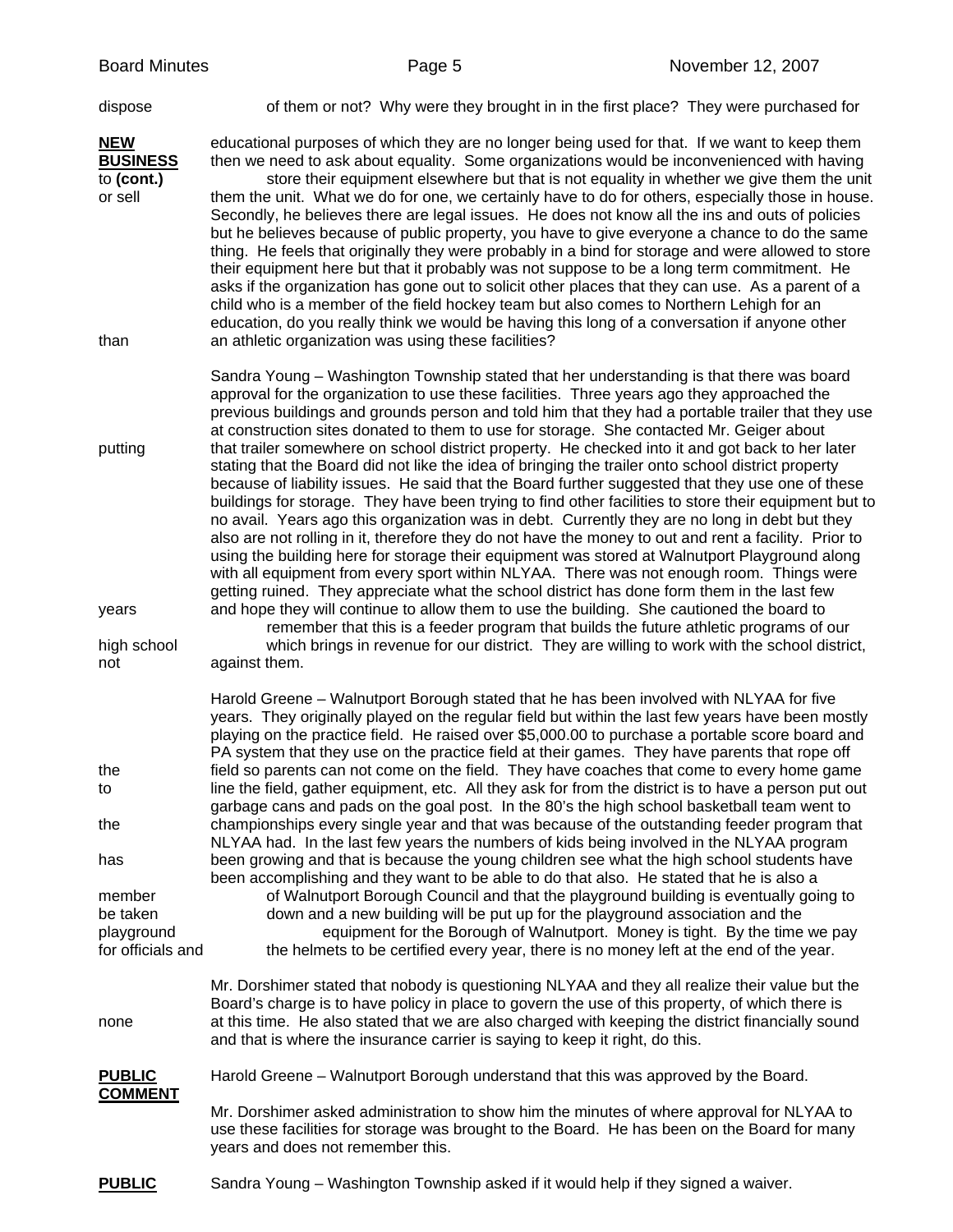| <b>COMMENT</b>                                                           |                                                                                                                                                                                                                                                                                                                                         |  |
|--------------------------------------------------------------------------|-----------------------------------------------------------------------------------------------------------------------------------------------------------------------------------------------------------------------------------------------------------------------------------------------------------------------------------------|--|
| <b>NEW</b><br><b>BUSINESS</b><br>(cont.)                                 | Mr. Ruth said that he understands their concerns but that first there needs to be a policy<br>created to govern the use of the facility for storage which is the motion they currently are<br>discussing. He stated that the Board is not at the point of asking or needing a waiver yet.                                               |  |
| <b>PUBLIC</b><br><b>COMMENT</b>                                          | Sandra Young – Washington Township said that they would be willing to do whatever to get<br>this resolved. They wish to work with the Board.                                                                                                                                                                                            |  |
| Vote On<br>Motion                                                        | YEA:<br>Mr. Dengler, Mr. Follweiler, Mrs. Ganser, Mrs. Giles, Mr. Green, Mrs. Kulp,<br>Mr. Williams, Mr. Ruth (8)<br>NAY:<br>Mr. Dorshimer (1)                                                                                                                                                                                          |  |
| Rescind<br>Vacate<br>Letter                                              | Mrs. Kulp made a motion, which was seconded by Mrs. Ganser, that we rescind the letter to<br>vacate the facility until a policy is developed for the use of our storage space.                                                                                                                                                          |  |
|                                                                          | YEA:<br>Mr. Dengler, Mr. Dorshimer, Mr. Follweiler, Mrs. Ganser, Mrs. Giles, Mr. Green,<br>Mrs. Kulp, Mr. Williams, Mr. Ruth (9)<br>NAY:<br>None $(0)$                                                                                                                                                                                  |  |
| <b>FINANCIAL</b><br>Education                                            | Mr. Dorshimer made a motion, which was seconded by Mrs. Ganser, that the Board of<br>approves the following financial items:                                                                                                                                                                                                            |  |
| Financial<br>Reports                                                     | Approve the Following Financial Reports:<br>General Fund month of October<br>Athletic Fund month of October<br>Capital Reserve month of October<br>Cafeteria Fund month of October<br>NLMS Student Activities Account month of September<br>NLHS Student Activities Account month of September & October                                |  |
| Payment<br>Of Bills                                                      | Approve the Following List of Bills:<br>General Fund months of October<br>Capital Project Fund for month of October<br>Cafeteria Fund month of October<br>Athletic Fund month of October                                                                                                                                                |  |
| Section 356<br>Agreement<br>PA Dept<br>Of Revenue                        | Authorize the board secretary to sign Section 356 Agreement between Northern Lehigh School<br>District and Pennsylvania Department of Revenue. This agreement constitutes a request for<br>confidential tax payer information for use in enforcing the local tax on earned income.                                                      |  |
| PDE-3074<br>Auto Accident<br>Slatington<br>Elementary<br><b>Building</b> | Authorize the board secretary to sign and forward to the Pennsylvania Department of Education<br>form PDE-3074. Slatington Elementary School sustained damages from an automobile accident<br>and this form must be completed prior to repairing the building. Cost to repair the damages will<br>be paid for by the insurance company. |  |
| Contract<br><b>Blue Knight</b>                                           | Approve the contract with Blue Knight Protective Services, Inc. as security provider for school<br>district events. (Attachment #4)                                                                                                                                                                                                     |  |
| Portnoff<br>estate Deling Real<br>#5)<br><b>Estate Taxes</b>             | RESOLVED, the Board of Education approves Portnoff Law Associates as delinquent real<br>tax collectors for the Northern Lehigh School District for tax year 2007. (Attachment                                                                                                                                                           |  |
| Solicit Bids-<br><b>Building Fire</b><br>and Security-<br>Annex & Mnt    | Authorize proper officials to solicit bids for fire and security protection at the Annex, Maintenance<br>Shed and Maintenance Garage facilities.                                                                                                                                                                                        |  |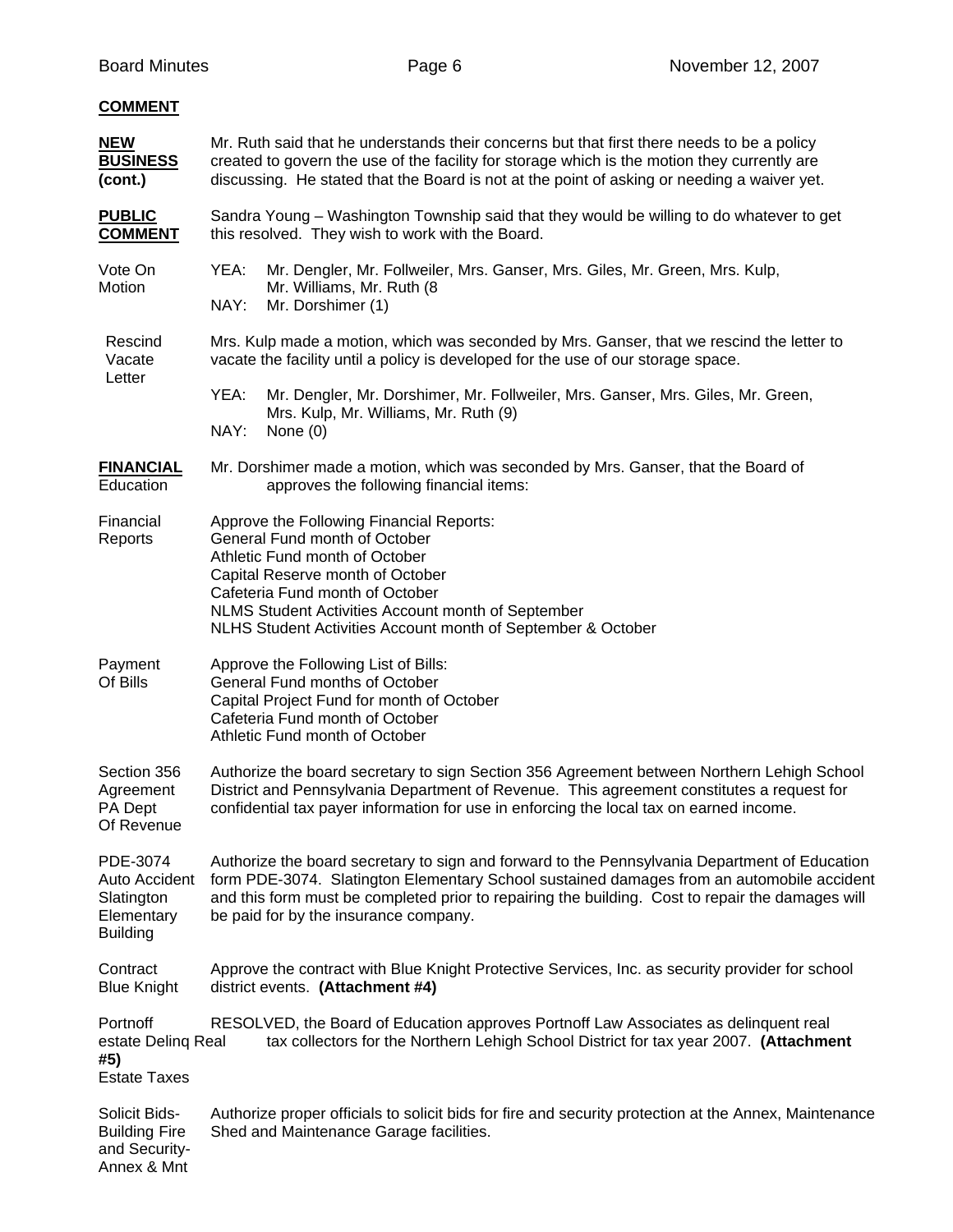| <b>FINANCIAL</b><br>(cont.)<br>Act 1 Tax<br>Levy<br>Resolution | Resolution of the Board of School Directors<br>OF THE NORTHERN LEHIGH SCHOOL DISTRICT<br>Electing to Not Increase its Tax Rate Above the Index                                                                                                                                                                                                                                                                                                                                                                                                                                                                                                                                     |  |
|----------------------------------------------------------------|------------------------------------------------------------------------------------------------------------------------------------------------------------------------------------------------------------------------------------------------------------------------------------------------------------------------------------------------------------------------------------------------------------------------------------------------------------------------------------------------------------------------------------------------------------------------------------------------------------------------------------------------------------------------------------|--|
|                                                                | Whereas, Act 1 of Special Session of 2006 requires school districts to adopt a<br>preliminary budget proposal no later than 90 days prior to the date of which the election<br>immediately preceding the fiscal year in which the preliminary budget will take effect.                                                                                                                                                                                                                                                                                                                                                                                                             |  |
|                                                                | And Whereas, Act 1 of Special Session of 2006 further provides that a board of school<br>directors may elect to adopt a resolution no later than 110 days prior to the date of the election<br>immediately preceding the upcoming fiscal year indicating that it will not raise the rate of any tax<br>for the support of its public schools for the following fiscal year by more than the index.                                                                                                                                                                                                                                                                                 |  |
|                                                                | And Whereas, the Board of School Directors of the Northern Lehigh School District<br>desires to keep all proposed tax increases for the 2008-2009 school year within its index to<br>provide the necessary revenue to meet the proposed expenditures for the 2008-2009 school<br>year;                                                                                                                                                                                                                                                                                                                                                                                             |  |
|                                                                | Now, Therefore, Be it Resolved, that pursuant to Act 1 of Special Session 2006, the<br>Northern Lehigh School District hereby certifies that it shall not increase any tax used for the<br>support of the school district by a rate greater than the index of six percent (6%).                                                                                                                                                                                                                                                                                                                                                                                                    |  |
|                                                                | And Be It Further Resolved, that the board of school directors, hereby certifies that it:<br>Shall not increase any tax at a rate that exceeds the index as calculated by the Pennsylvania<br>Department of Education;                                                                                                                                                                                                                                                                                                                                                                                                                                                             |  |
|                                                                | Shall comply with the budgeting procedures set forth in 24 P.S. § 6-687 for the adoption of its<br>proposed and final budgets; and                                                                                                                                                                                                                                                                                                                                                                                                                                                                                                                                                 |  |
|                                                                | Shall by limiting its tax rate to no greater than the index have sufficient funds to balance its final<br>budget. (Attachment)                                                                                                                                                                                                                                                                                                                                                                                                                                                                                                                                                     |  |
|                                                                | YEA:<br>Mr. Dengler, Mr. Dorshimer, Mr. Follweiler, Mrs. Ganser, Mrs. Giles, Mr. Green,<br>Mrs. Kulp, Mr. Williams, Mr. Ruth (9)<br>NAY:<br>None $(0)$                                                                                                                                                                                                                                                                                                                                                                                                                                                                                                                             |  |
| CORR-<br><b>ESPON-</b><br><b>DENCE</b>                         | Board members received the Slatington News and information on the Keystone Achievement<br>Awards.                                                                                                                                                                                                                                                                                                                                                                                                                                                                                                                                                                                  |  |
| RECOG-<br><b>NITION</b>                                        | Sandra Young – Washington Township stated that she was sorry for taking up so much of the<br>Boards time but thank you for listening to them.                                                                                                                                                                                                                                                                                                                                                                                                                                                                                                                                      |  |
| <u>OF</u><br><b>GUESTS</b><br>put                              | Edward Ziegler - Slatington Borough stated that when the modular units were put there they<br>were put there for educational purposes. Since they are not needed anymore, they should be<br>out for bid so anyone could purchase them. He stated that since they are not being used as<br>classrooms anymore they probably need to go through a zoning change and be classified as<br>storage. He said there are numerous lights out on Bulldog Lane. He suggested that the parcel<br>of land across the street from the middle school be sold and subdivided into building lots. He<br>said that the flashing light on top of the school buses should only be used when there are |  |
| the                                                            | students on the bus. He is also suggesting that the bus number be painted on the top of<br>buses so if a bus becomes missing it can be spotted from above. He reference the early<br>dismissal day at Slatington Elementary School and asked why the students were not taken over<br>to the stadium until the end of the day.                                                                                                                                                                                                                                                                                                                                                      |  |
|                                                                | Darion McCowan - Slatington Borough, bigh school student addressed the board with the                                                                                                                                                                                                                                                                                                                                                                                                                                                                                                                                                                                              |  |

 Darion McGowan – Slatington Borough, high school student addressed the board with the mission of the Young Republicans Club. He said that their mission is to promote healthy and civilized intelligent discussion on current event and issues as well as discussion on republican candidates for political office. He said that we should have rules such as not allowing radical